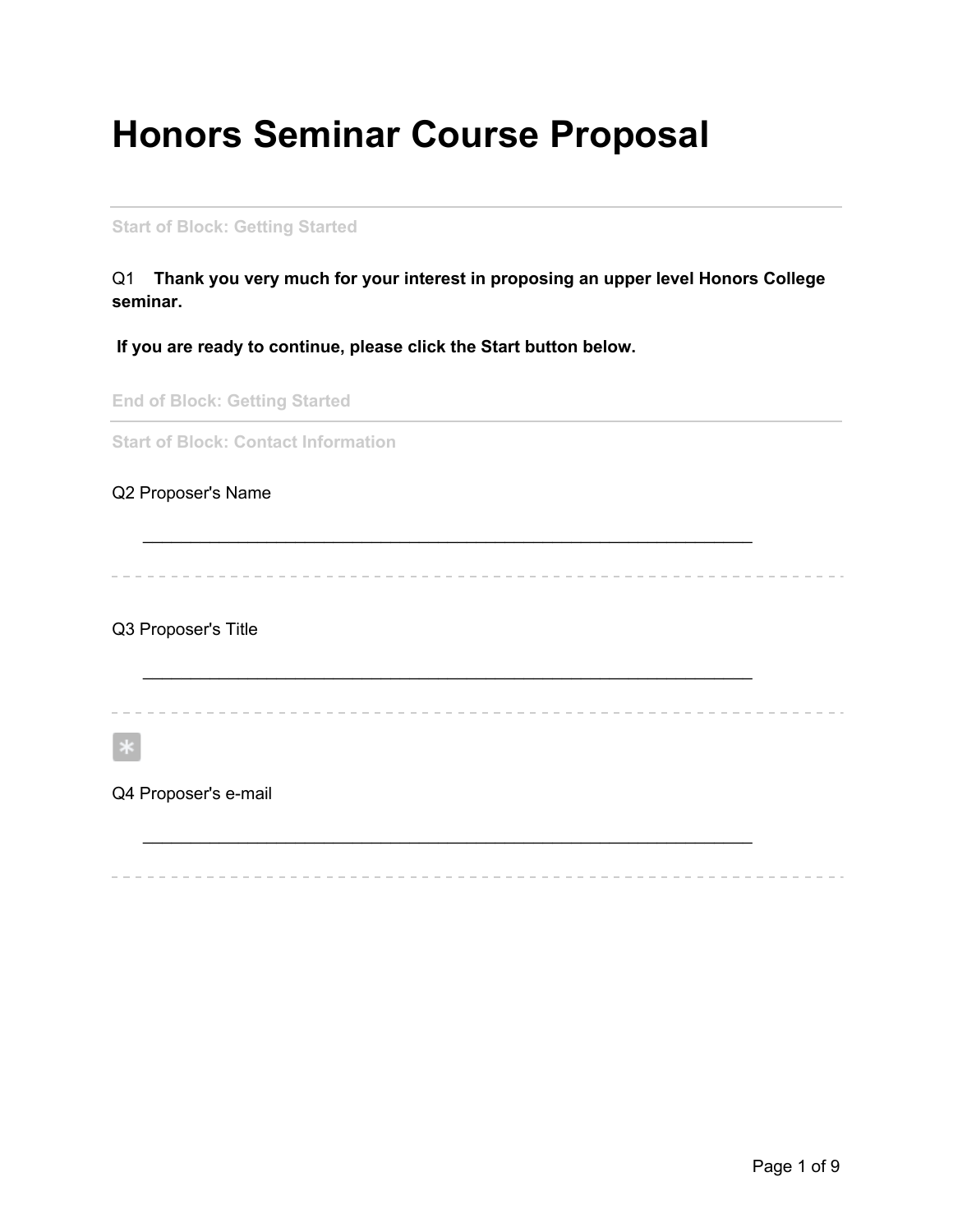Q5 Faculty status

 $\bigcirc$  Administrator Faculty  $\bigcirc$  Full-Time Teaching Faculty o Adjunct Faculty/Part Time Instructor  $\bigcirc$  Limited Term Faculty  $\bigcirc$  Emeriti Faculty Q6 Department  $\mathcal{L}_\text{max} = \mathcal{L}_\text{max} = \mathcal{L}_\text{max} = \mathcal{L}_\text{max} = \mathcal{L}_\text{max} = \mathcal{L}_\text{max} = \mathcal{L}_\text{max} = \mathcal{L}_\text{max} = \mathcal{L}_\text{max} = \mathcal{L}_\text{max} = \mathcal{L}_\text{max} = \mathcal{L}_\text{max} = \mathcal{L}_\text{max} = \mathcal{L}_\text{max} = \mathcal{L}_\text{max} = \mathcal{L}_\text{max} = \mathcal{L}_\text{max} = \mathcal{L}_\text{max} = \mathcal{$ Q7 Department Chair Name Q8 Department Chair e-mail  $\mathcal{L}_\text{max} = \mathcal{L}_\text{max} = \mathcal{L}_\text{max} = \mathcal{L}_\text{max} = \mathcal{L}_\text{max} = \mathcal{L}_\text{max} = \mathcal{L}_\text{max} = \mathcal{L}_\text{max} = \mathcal{L}_\text{max} = \mathcal{L}_\text{max} = \mathcal{L}_\text{max} = \mathcal{L}_\text{max} = \mathcal{L}_\text{max} = \mathcal{L}_\text{max} = \mathcal{L}_\text{max} = \mathcal{L}_\text{max} = \mathcal{L}_\text{max} = \mathcal{L}_\text{max} = \mathcal{$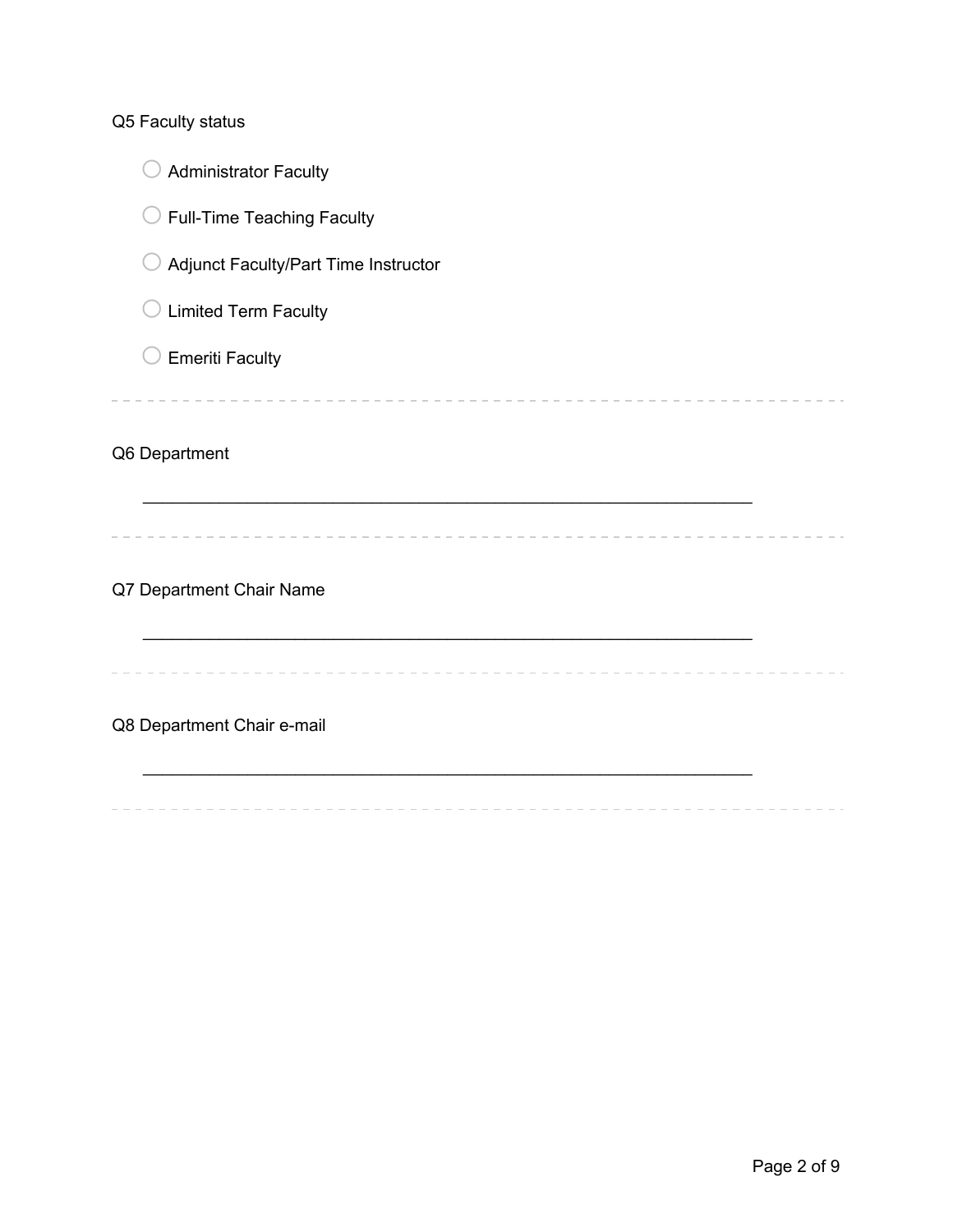## Q9 College/Unit

- o Andrew Young School of Policy Studies
- $\bigcirc$  College of the Arts
- O College of Arts & Sciences
- O College of Education & Human Development
- $\bigcirc$  College of Law
- $\bigcirc$  Lewis College of Nursing and Health Professions
- $\bigcirc$  School of Public Health
- $\bigcirc$  Institute for Biomedical Sciences
- $\bigcirc$  J. Mack Robinson College of Business
- $\bigcirc$  University Library
- $\bigcirc$  Administrative Units/Other

Q10 Please specify:

 $\mathcal{L}_\text{max} = \mathcal{L}_\text{max} = \mathcal{L}_\text{max} = \mathcal{L}_\text{max} = \mathcal{L}_\text{max} = \mathcal{L}_\text{max} = \mathcal{L}_\text{max} = \mathcal{L}_\text{max} = \mathcal{L}_\text{max} = \mathcal{L}_\text{max} = \mathcal{L}_\text{max} = \mathcal{L}_\text{max} = \mathcal{L}_\text{max} = \mathcal{L}_\text{max} = \mathcal{L}_\text{max} = \mathcal{L}_\text{max} = \mathcal{L}_\text{max} = \mathcal{L}_\text{max} = \mathcal{$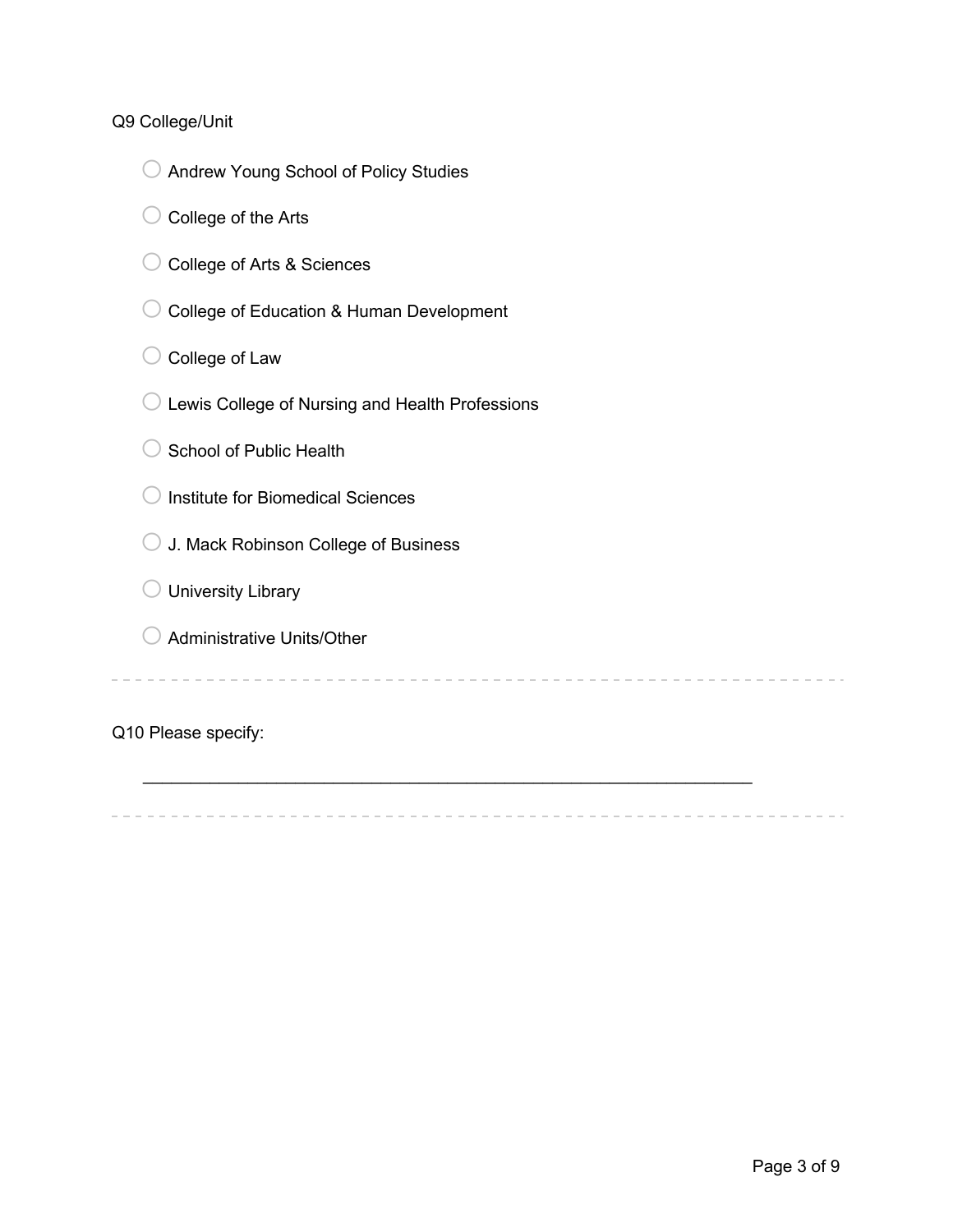Q12 Scholarly Field Associated with Proposed Course

 $\bigcirc$  Fine Arts ◯ Social & Behavioral Sciences  $\bigcirc$  Natural & Computational Sciences  $\bigcirc$  Education  $\bigcirc$  Policy Studies  $\bigcirc$  Business  $\bigcirc$  Nursing & Health Professions  $\bigcirc$  Humanities  $\bigcirc$  Other 

Q13 Please specify:

**End of Block: Contact Information**

**Start of Block: Course Information**

Q25 What level Honors Seminar are you proposing? (*Please select one from the dropdown menu*)

 $\mathcal{L}_\text{max} = \mathcal{L}_\text{max} = \mathcal{L}_\text{max} = \mathcal{L}_\text{max} = \mathcal{L}_\text{max} = \mathcal{L}_\text{max} = \mathcal{L}_\text{max} = \mathcal{L}_\text{max} = \mathcal{L}_\text{max} = \mathcal{L}_\text{max} = \mathcal{L}_\text{max} = \mathcal{L}_\text{max} = \mathcal{L}_\text{max} = \mathcal{L}_\text{max} = \mathcal{L}_\text{max} = \mathcal{L}_\text{max} = \mathcal{L}_\text{max} = \mathcal{L}_\text{max} = \mathcal{$ 

- $\bigcirc$  HON 3260 Special Topics Interdisciplinary Seminar
- O HON 3280 Service Learning
- $\bigcirc$  HON 3750 Honors Forum
- $\bigcirc$  HON 4500 Enduring (Unanswerable) Questions

----------------------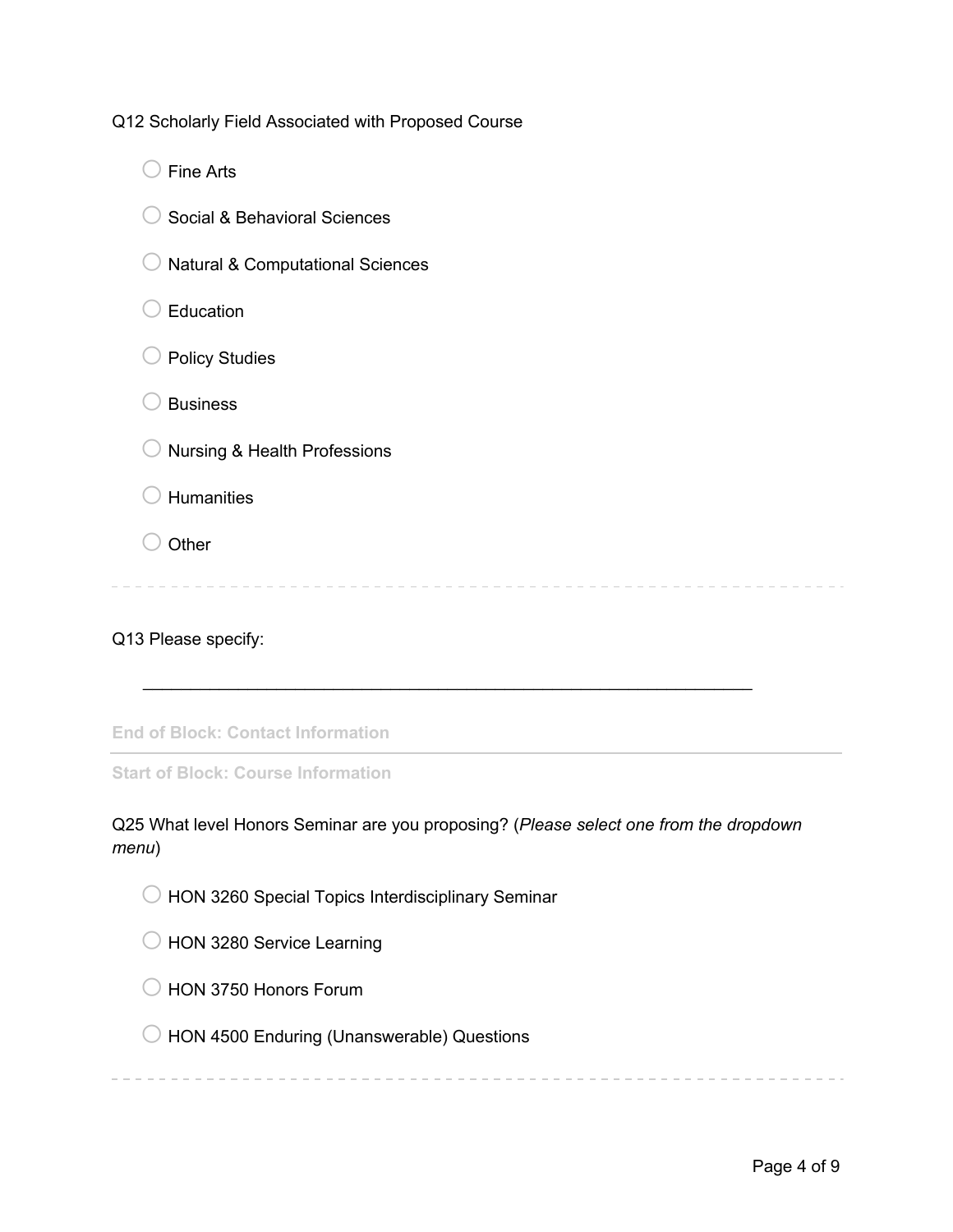Q11 I would be willing to teach in:

(Select all that apply)

| <b>Fall 2022</b>      |
|-----------------------|
| Spring 2023           |
| Maymester/Summer 2023 |
|                       |
|                       |

Q32 Tentative Course Title:

 $\mathcal{L}_\text{max} = \mathcal{L}_\text{max} = \mathcal{L}_\text{max} = \mathcal{L}_\text{max} = \mathcal{L}_\text{max} = \mathcal{L}_\text{max} = \mathcal{L}_\text{max} = \mathcal{L}_\text{max} = \mathcal{L}_\text{max} = \mathcal{L}_\text{max} = \mathcal{L}_\text{max} = \mathcal{L}_\text{max} = \mathcal{L}_\text{max} = \mathcal{L}_\text{max} = \mathcal{L}_\text{max} = \mathcal{L}_\text{max} = \mathcal{L}_\text{max} = \mathcal{L}_\text{max} = \mathcal{$ 

Q15 Thinking of your **students** as an audience, provide an overall description for the course, its topic, scope, and approach. (limit 150 words, avoid jargon or specialized/technical language.)

 $\mathcal{L}_\text{max} = \mathcal{L}_\text{max} = \mathcal{L}_\text{max} = \mathcal{L}_\text{max} = \mathcal{L}_\text{max} = \mathcal{L}_\text{max} = \mathcal{L}_\text{max} = \mathcal{L}_\text{max} = \mathcal{L}_\text{max} = \mathcal{L}_\text{max} = \mathcal{L}_\text{max} = \mathcal{L}_\text{max} = \mathcal{L}_\text{max} = \mathcal{L}_\text{max} = \mathcal{L}_\text{max} = \mathcal{L}_\text{max} = \mathcal{L}_\text{max} = \mathcal{L}_\text{max} = \mathcal{$ 

 $\mathcal{L}_\text{max} = \mathcal{L}_\text{max} = \mathcal{L}_\text{max} = \mathcal{L}_\text{max} = \mathcal{L}_\text{max} = \mathcal{L}_\text{max} = \mathcal{L}_\text{max} = \mathcal{L}_\text{max} = \mathcal{L}_\text{max} = \mathcal{L}_\text{max} = \mathcal{L}_\text{max} = \mathcal{L}_\text{max} = \mathcal{L}_\text{max} = \mathcal{L}_\text{max} = \mathcal{L}_\text{max} = \mathcal{L}_\text{max} = \mathcal{L}_\text{max} = \mathcal{L}_\text{max} = \mathcal{$ 

 $\mathcal{L}_\text{max}$  , and the contract of the contract of the contract of the contract of the contract of the contract of

 $\mathcal{L}_\text{max} = \mathcal{L}_\text{max} = \mathcal{L}_\text{max} = \mathcal{L}_\text{max} = \mathcal{L}_\text{max} = \mathcal{L}_\text{max} = \mathcal{L}_\text{max} = \mathcal{L}_\text{max} = \mathcal{L}_\text{max} = \mathcal{L}_\text{max} = \mathcal{L}_\text{max} = \mathcal{L}_\text{max} = \mathcal{L}_\text{max} = \mathcal{L}_\text{max} = \mathcal{L}_\text{max} = \mathcal{L}_\text{max} = \mathcal{L}_\text{max} = \mathcal{L}_\text{max} = \mathcal{$ 

Q27 Please explain how your course will address some aspect of civic responsibility/civic virtue. (limit 150 words)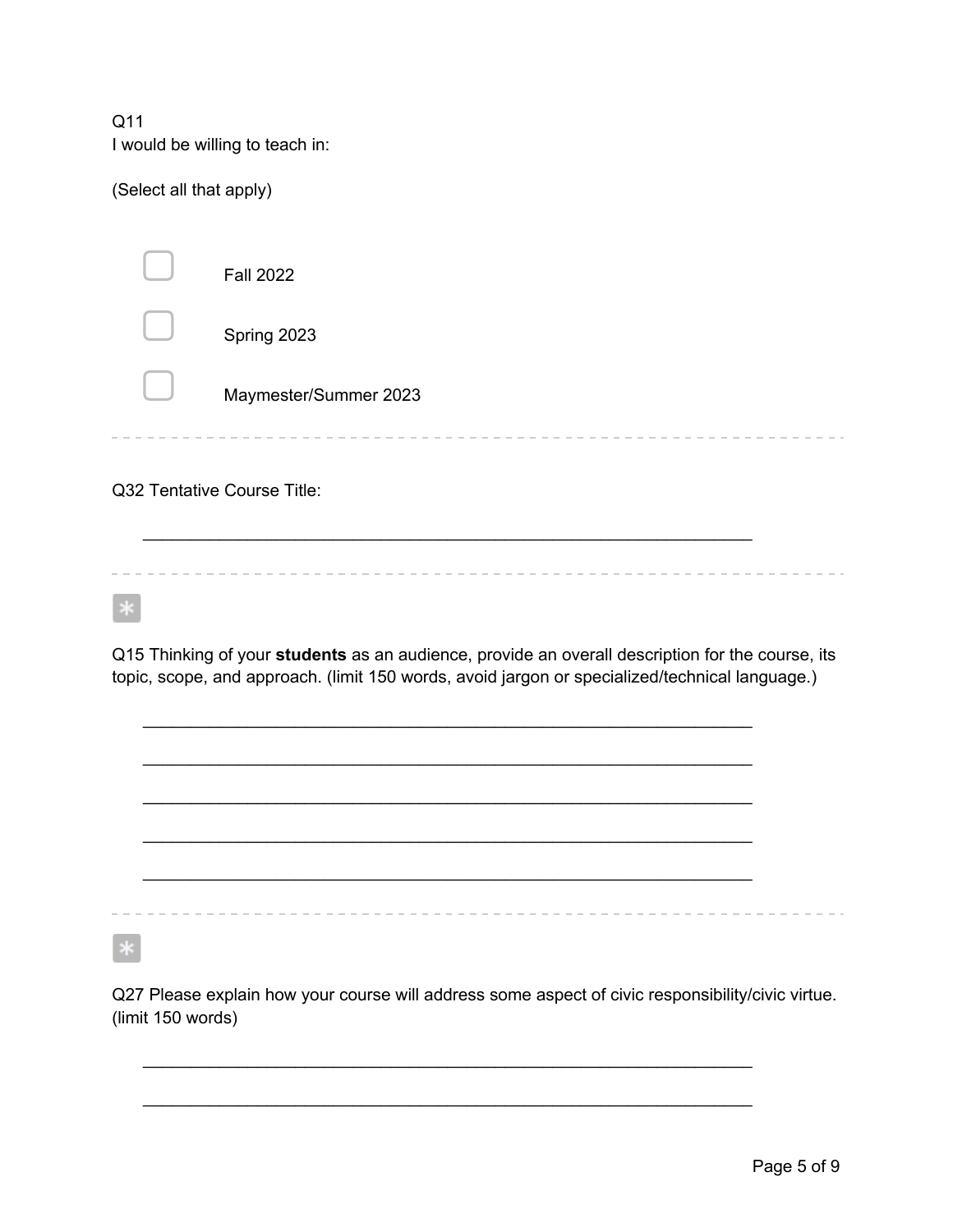Q16 If you require funds for course activities, please provide a list of the activities, cost, and justification.

**End of Block: Course Information** 

**Start of Block: Learning Objectives** 

Q17 Using Bloom's Taxonomy, list 3-5 learning objectives for your class.

Q18 List 3-5 career-readiness objectives that align with the College-to-Career QEP. (Please see https://collegetocareer.gsu.edu/ where you will find the Skills Builder Tool that can help you think about these objectives and how they map onto the NACE competencies.)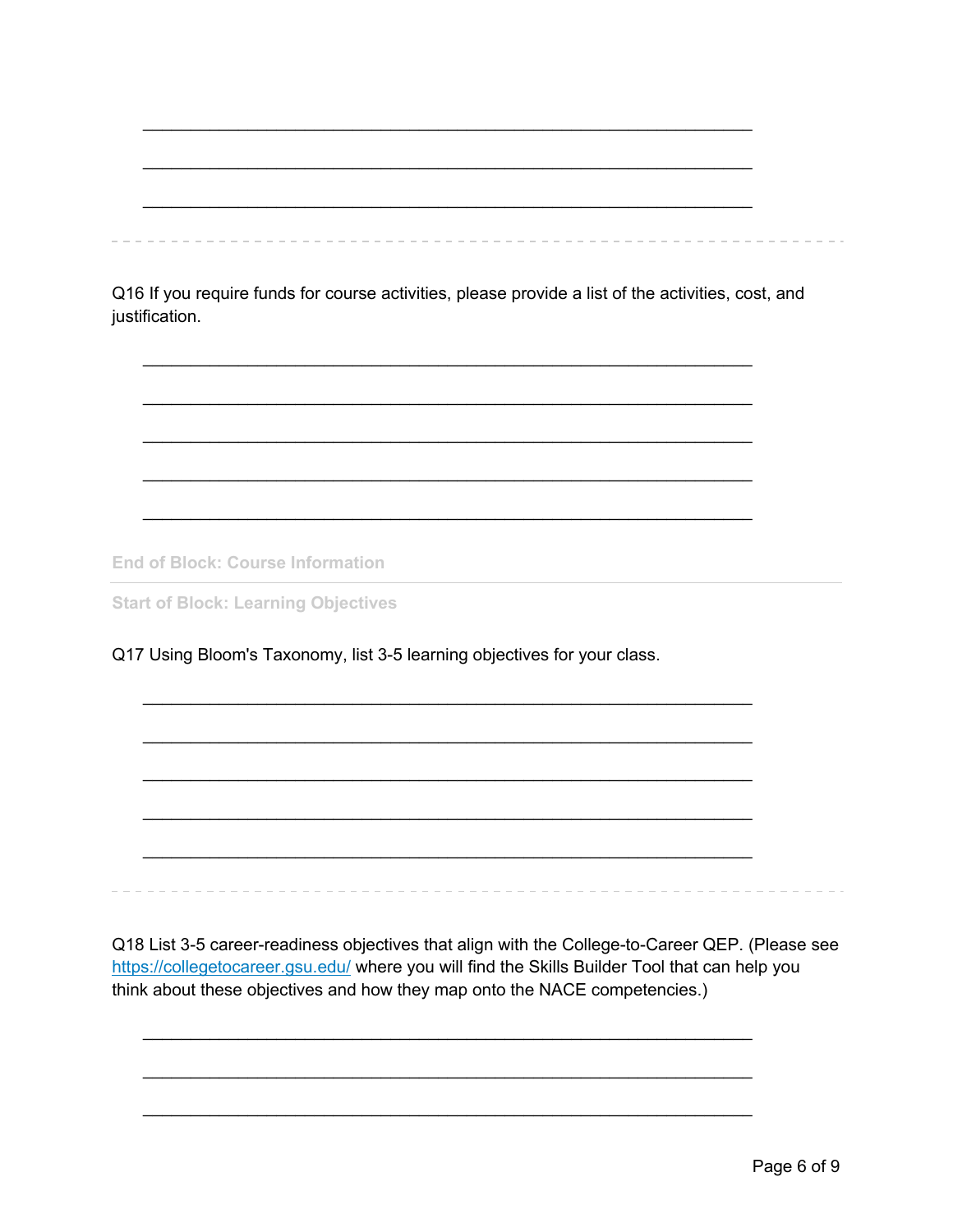**End of Block: Learning Objectives**

**Start of Block: Pedagogical Practices**

Q19 What High Impact Pedagogical (HIP) practices will you include in your course? (check all that apply).

 $\mathcal{L}_\text{max} = \mathcal{L}_\text{max} = \mathcal{L}_\text{max} = \mathcal{L}_\text{max} = \mathcal{L}_\text{max} = \mathcal{L}_\text{max} = \mathcal{L}_\text{max} = \mathcal{L}_\text{max} = \mathcal{L}_\text{max} = \mathcal{L}_\text{max} = \mathcal{L}_\text{max} = \mathcal{L}_\text{max} = \mathcal{L}_\text{max} = \mathcal{L}_\text{max} = \mathcal{L}_\text{max} = \mathcal{L}_\text{max} = \mathcal{L}_\text{max} = \mathcal{L}_\text{max} = \mathcal{$ 

 $\mathcal{L}_\text{max} = \mathcal{L}_\text{max} = \mathcal{L}_\text{max} = \mathcal{L}_\text{max} = \mathcal{L}_\text{max} = \mathcal{L}_\text{max} = \mathcal{L}_\text{max} = \mathcal{L}_\text{max} = \mathcal{L}_\text{max} = \mathcal{L}_\text{max} = \mathcal{L}_\text{max} = \mathcal{L}_\text{max} = \mathcal{L}_\text{max} = \mathcal{L}_\text{max} = \mathcal{L}_\text{max} = \mathcal{L}_\text{max} = \mathcal{L}_\text{max} = \mathcal{L}_\text{max} = \mathcal{$ 

See the following website for more information: https://www.aacu.org/resources/high-impactpractices

| <b>Writing Intensive Course</b>               |
|-----------------------------------------------|
| <b>Collaborative Assignments and Projects</b> |
| Undergraduate Research                        |
| <b>Global Learning/Diversity</b>              |
| e-portfolios                                  |
| Service Learning                              |
| <b>Community-Based Learning</b>               |

Q20 Please describe the pedagogical strategies that you will use in your course to support an inclusive academic space and highlight the diverse identities represented in your classroom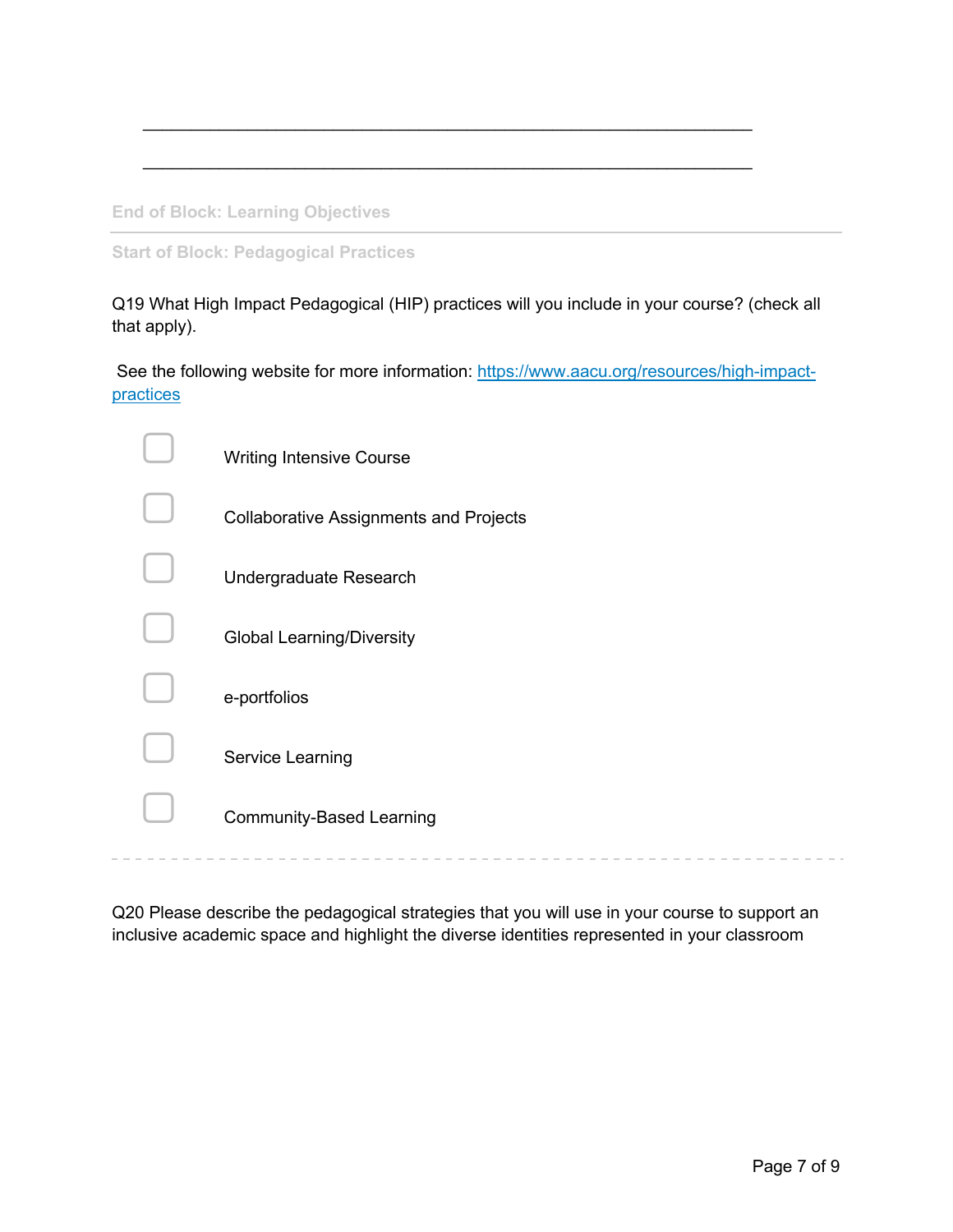(e.g., race, ethnicity, gender identity, gender expression, socioeconomic status, ability, religious affilitation)

|                     | Content, curriculum, and theme of the class |
|---------------------|---------------------------------------------|
|                     | <b>Pedagogical Practices</b>                |
|                     | <b>Equitable Grading Practices</b>          |
|                     | other                                       |
| Q21 Please specify: |                                             |

Q22 Will your class include a Virtual Exchange component?

For more information including resources to support faculty in developing Virtual Exchanges, please see the Office of International Initiatives website: https://international.gsu.edu/virtualexchange/

 $\bigcirc$  Yes

 $\bigcirc$  No

 $\bigcirc$  Unsure, I am open to it.

**End of Block: Pedagogical Practices**

**Start of Block: Document Uploads**

## Q28 **Course Syllabus**

(This document does not need to be a final syllabus, but should include weekly structure with